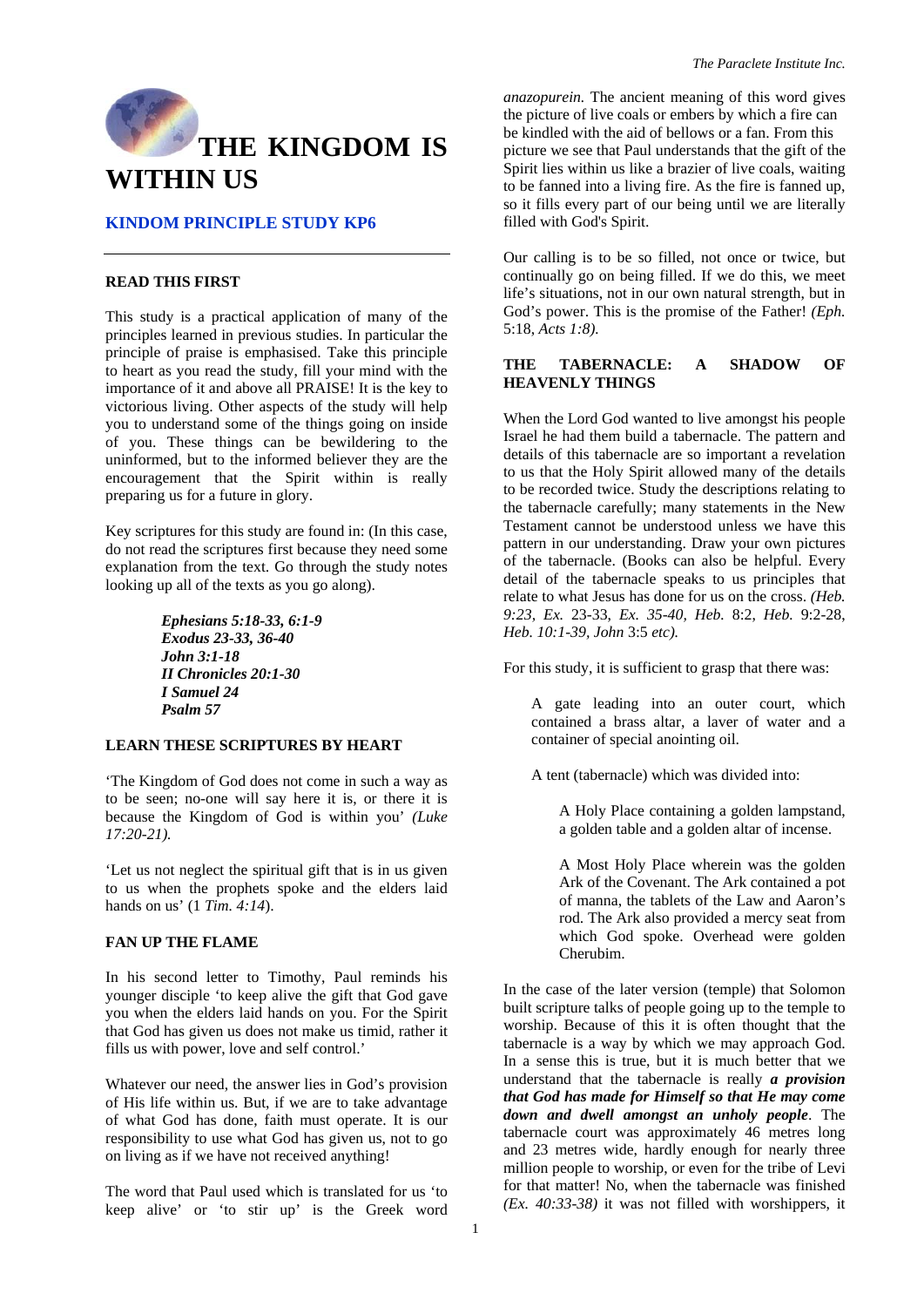was filled with God's presence!!! Exactly the same thing happened when the temple was completed *(11 Chron. 5:11-14. I Kings 8:10-11).* And so it was at Pentecost!!! After Jesus had done away with earthly temples of stone, God did what He had always planned; He came down and .began to fill those who believed on Jesus *(Acts* 2:14-21). This is why John the Baptist said '…the one who comes after me will baptise you with the Holy Spirit and with fire' *(Matt.*  3:11, *Mark* 1:8, *Luke* 3:16, *John* 1:33). This is also why Peter, on the day of Pentecost, said 'this is that spoken of by the Prophet Joel: In the last days... I will pour out my Spirit on everyone; your sons and daughters will prophecy; your old men will dream dreams and your young men will see visions; I will pour out my spirit even on your servants, both men and women!' *(Joel* 2:28-29).

By all of this, we understand that *we are now the temple of the living God*. From Pentecost onwards, God no longer dwells in temples of stone or animal skins; He now dwells in us who are His sons! We do not go to the temple to worship; we are the temple. Wherever we are, God is; when we move, God moves. Where two or three are gathered, Jesus is there in the midst *(Matt. 18:19-20, 1 Cor. 3.16-17 1 Cor. 6:19, II Cor. 6:16)*.

# **UNDERSTANDING OURSELVES**

The revelation that we are now the temple of the living God helps us to understand a great deal about our inner experiences. The scripture tells us that the Triune (Elohim) God made us in His own image (likeness). Not only are we personal, rational and moral, as God is personal, rational and moral; we are also tri-partite: body (outer court), soul (holy place), and spirit (most holy place).

When the Spirit of God comes to dwell in us He enters by our spirit (most holy place). From there He seeks to fill our soul (holy place). And, we are told, He can also quicken our mortal body, although at this time He refrains from completely renewing our bodies, leaving this completing work to the end of His program.

NB God does not invade or fill our soul (Holy Place) without our permission. Rather, He knocks quietly, waiting for us to open the door so that He can come in and share with us His divine fellowship. This door, as we will see below, is the veil that separates soul and spirit. While we are dead in trespasses and sins our spirit area is closed off to us. When God comes in He quickens our spirit and seeks to live in union with our soul. NB: Only God's Spirit can enter our spirit; the devil or his minions can NEVER enter here. Demons may control our minds, our emotions, and even dwell in our bodies, but they have no way of penetrating the wall that protects our spirit only God alone can do this. It is a great protection that God has given us, like the angel that stood at the gate of Eden! Similarly, only God can penetrate the veil and when He comes into our soul life DEMONS FLEE! *(Gen. 1:26, I Thess.* 

5:23,1 *Peter 1:13,11 Cor. 5:1, I Cor.* 6:17, *II Cor.* 5:2- *5,I, Cor. 15.51-57, Rev. 3:20).* 

# **THE DYNAMIC INVASION**

Many Christians are born again in their spirit but never manage to be filled with God's life. For this to happen, the veil (wall) of our temple must be 'rent asunder'. This was the significance of the event in Herod's temple immediately after Jesus gave up His spirit. It was a super-natural act, the veil was tom from top to bottom! So, it is with us. God does it! *(Matt.* 27:51).

The invasion of Jericho *(Josh.* 2:6) is another helpful description in the Old Testament scripture in relation to the invasion of a human's being by the Holy Spirit. God first sends out the spies to search out whether our heart will agree to this invasion or not! What He finds is the heart of a harlot who has served other Gods and lived in total disobedience to God's commands. But, hopefully, it is such a harlot as Rahab who, when faced with total destruction, sheltered the spies, having faith to change her mind (i.e. 'repent') to the saving of her household. The spies leave a crimson thread signifying to us the blood of Jesus. Praise God for the blood of Jesus. Only that can save us when the Holy Spirit comes in with power; '…for He is like strong soap, like a fire that refines metals' *(Ezek.* 14:3-5, *Ezek.* 23, *Malachi 3:2).* 

If we are trusting in Jesus we need not fear this invasion, even though at times it will be traumatic for us. God's Spirit can break down the wall of separation, cleanse us, make our hearts new, renew our minds, heal our bodies, and flow out of us to others WITHOUT LEAVING A SCAR!

When that wall comes down we enter into a wonderful world of relationship with Jesus (the Spirit does not speak of Himself). We begin to 'take the Yoke of Jesus upon us and learn of Him'. We begin to enjoy His divine company. We find His yoke easy and His burden light. We begin to learn that we have within us the Spirit of power (by which can overcome fear, death, the world and the devil), love (by which we keep the commandments to love God, our neighbour, our brothers and our enemies), and self control (by which we overcome our flesh). We begin to move and live not in human power but in God's power. We now have the potential to walk as Jesus walked, for the same Spirit that filled and anointed Him now fills and anoints us. The things that He did, we begin to do by the power of His Spirit.

Are you a power filled Christian? If not, there is only one reason: you are not opening the door to Him who can fill you with His power! I am assuming here that you have the Spirit of Christ; if you do not you do not belong to Him) *(Heb. 4:12, Rom. 8:9-11, John 7:37- 39, Ezek. 36:25-27, Rom. 12:1-2, Eph. 3:14-21, John 16:13, Matt. 11:28-30, Matt. 22:34-40, John 13:34- 35, John 14:23-24, John 15:9-17, John 3:34, Is. 61:1- 3, Luke 4:17-19, John 14:12, Mark 16:17-18.*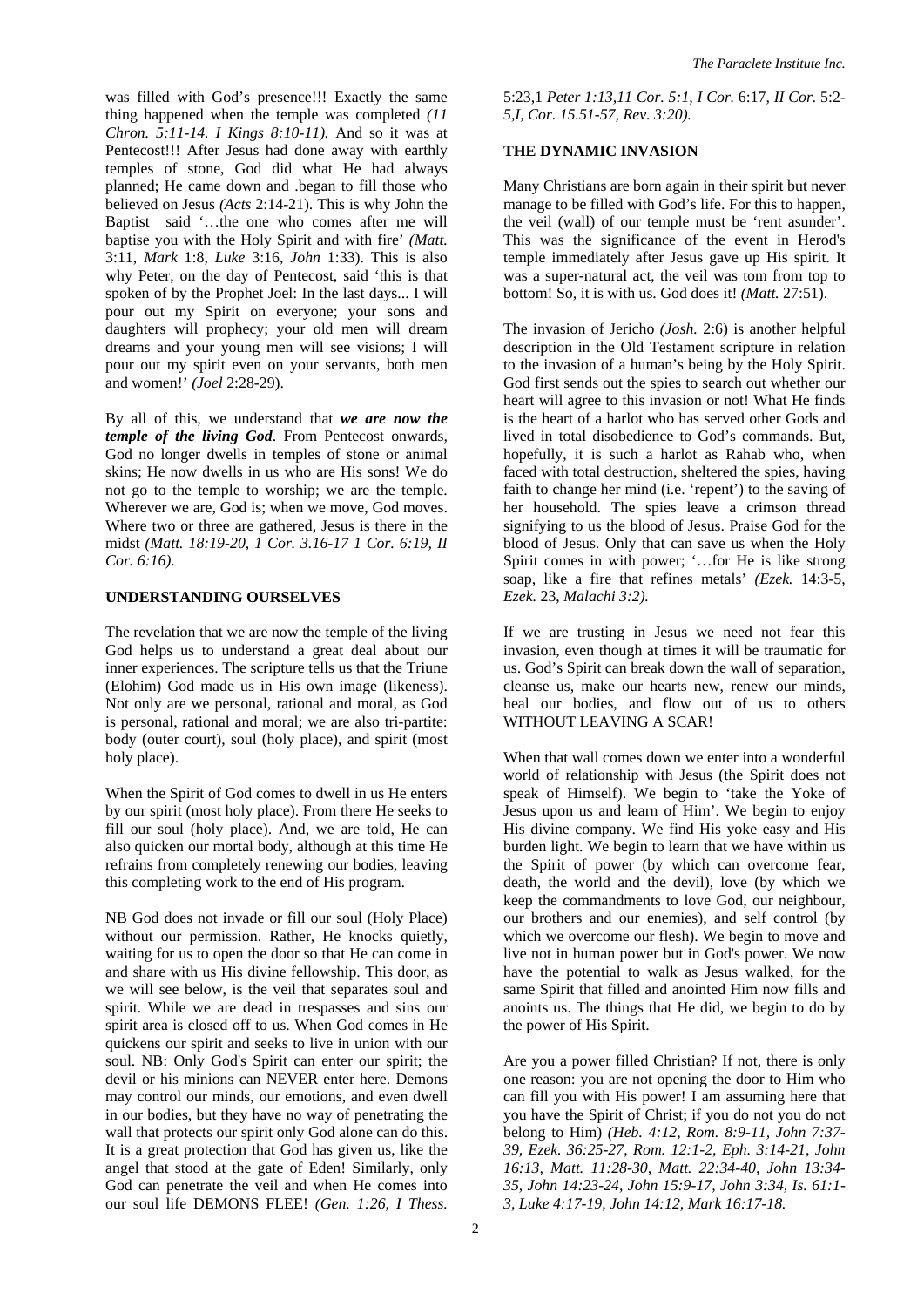#### **KEEPING THE DOOR OPEN**

Once we have faith to allow the Spirit to enter into our soul life we begin to live in a 'new and living way' *(Heb. 10:20).* How excited we are the first time it happens; how full of faith and victory. We speak out by faith in new languages, we rejoice continually, we sing aloud the praises of Him who has released us, washed and renewed us. Perhaps some nagging problem in our bodies is touched by the over wash and is healed! BUT, unless we are careful, this joyous state soon slips away from us! The fire dies down, and we revert to what we were; belonging to Jesus but living in our own strength and not in God's strength. It is absolutely vital that we learn how to fan up the fire of the gift within us.

The Bible has another illustration which is helpful to us in considering this matter. It describes our experience of salvation as a well of water within us. 'Therefore, with joy shall you draw water out of the well of salvation. And in that day you shall say, 'Hallelujah!' Jesus spoke in these terms also. *(Is. 12:3- 4, John 4:10-15, John 7:37-39).* 

Now, we are to understand that this well can be blocked up by stones of the self-life falling into it and by the pressures of day to day living. The river of life within us can quite quickly be reduced to a mere trickle. How often people who leave the Sunday meeting in victory but by Wednesday are back to 'normal', needing another meeting to get back the 'victory'. This may be all right for the young in Christ but mature brethren know how to keep the river flowing all the time, meeting or no meeting! May we all go on to maturity!

The work of keeping the river flowing is bound up in the principle of praise. Praise is not an optional extra for the people of God. We are to 'enter in with praise and thanksgiving' at all times *(Ps. 100:4)*. Praise is not necessary because God is on an ego trip; nor is it necessary to show God that we love Him; He already knows whether we love Him because He searches our hearts!! No! Praise is the means He has given us to keep the well open! Praise is the prerequisite to victory - no praise, no victory. There are many Old Testament examples; one of the best is the story of Judah under Jehoshaphat: 'when they began to sing....' *(II Chron. 20:1-30).* The most victorious people, the most helpful people to have around in the family of God are those who have a healthy praise life. The ones who need propping up the most are those who have a weak praise life. Where do you stand?

# **THE SECRET OF VICTORIOUS LIVING**

King David is the great Bible example of a praising life. The secret of his victorious living is no better shown to us than in the story of the cave in the wilderness of Engedi. Saul, bent on destroying David, leaves his army of 3 000 warriors to relieve himself in the very cave that David and his men are hiding.

Urged on by his comrades to kill Saul while he has the chance David wisely 'tests' the situation and confirms what he feels in his spirit - he can on no account kill the Lord's anointed. What then is he to do? What did he do? For something surely happened to change him from one cringing in the cave for fear of Saul to the one (verse 8) who boldly exposes himself to his enemy! The answer to these questions is carefully preserved for us in Psalm 57, the song of David in the cave! In verse 7 and following verses it is simply, I *will* praise thee, I *will* sing!!! There is no suggestion at all that David felt like praising, just the opposite. But he set his will to it just the same.

When we are caught in a time of trouble it is fairly certain that we too will not feel like praising but we must learn as David did that feelings have nothing to do with praise. If, in our time of trouble, we want to wallow in helplessness, then we shall surely do so. If, on the other hand, we learn how to 'fan up the fire', we shall conquer sin within, conquer fear and conquer the enemy. We shall become part of God's liberated, conquering army. We shall be equipped, not only to deal with our own inner need, but also to penetrate the darkest comer of the devil's kingdom in order to rescue others who are called to be the brethren of Jesus. To battle!!! *(I Samuel 24)*.

Paul agrees with David! 'Go on being filled with the Spirit' he says. 'Speak to yourselves in psalms, hymns and spiritual songs; sing hymns and psalms to the Lord, with praise in your hearts; in the name of the Lord, always giving thanks for everything to God the Father!' Then (he goes on to say) you will be able to do the things which please God but are not always easy to do: 'submit yourselves to one another... wives submit to husbands, husbands love your wives, children obey your parents... parents, do not provoke your children… slaves obey your masters, masters care for your slaves! Paul's point is this: if you are not free within and filled with God's life you cannot do these other things. A Spirit-filled wife has no problem being submissive to her husband; and a Spirit-filled husband has no problem loving his wife even as Christ loves the Church! We have within us the power potential for these things (the coals); it is our responsibility to fan up the fire and live in that power. *(Eph. 5:18-20, Eph. 5:21-33, Eph. 6:1-9)*.

## **A REMINDER OF SOME THINGS THAT THE SPIRIT DOES FOR US**

The Spirit within:

Makes intercession for us when we do not know how to pray...

Brings us into all truth and understanding...

Brings us into Liberty and changes us from glory into more glory...

Produces fruit in us...